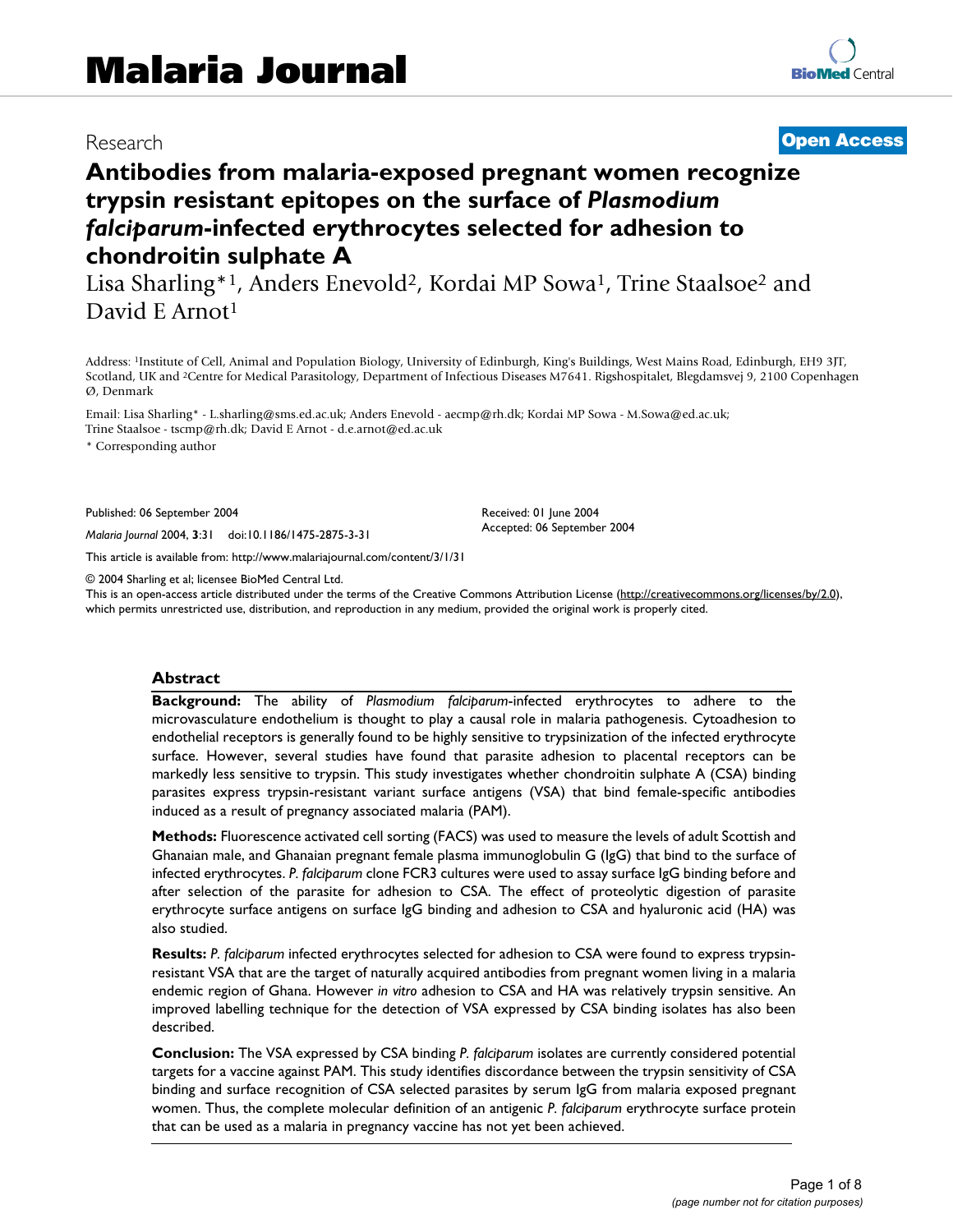# **Background**

Rapid clearance of parasitaemia following transfusion of IgG from malaria immune adults to clinically ill recipients illustrates that naturally acquired antibodies have a parasite clearing role in human malaria infection [[1](#page-6-0)[-3\]](#page-6-1). Neither the nature of the protective immune response nor the target antigens and epitopes recognized by infection clearing antibodies are fully understood. Evidence is accumulating to suggest that the acquisition of antibodies binding the VSA on infected erythrocytes plays a major role in the development of age and exposure dependent immunity [4[-8](#page-6-2)]. The evidence for protective anti-VSA responses is particularly strong for the PAM syndrome [9,10].

PAM is characterized by the sequestration of *Plasmodium falciparum* infected erythrocytes in the intervillous spaces of the placenta. Infected erythrocytes adhere to low-sulphated forms of CSA present on the extracellular proteoglycan matrix of syncytiotrophoblasts [\[11\]](#page-6-3). *In vitro* selection of infected erythrocytes for adhesion to CSA concomitantly selects for expression of VSA that share characteristics with postnatal placental isolates. Thus plasma antibodies from malaria exposed pregnant, or multigravid women, recognize the VSA of CSA binding parasites (here referred to as  $VSA<sub>PAM</sub>$ ). These sera can also block adhesion of CSA-selected infected erythrocytes to CSA *in vitro* [[12\]](#page-6-4). Interestingly, antibodies that bind CSAselected parasites and block adhesion are not acquired by malaria-exposed males. There is a striking female-specific antibody response recognizing both *in vitro* CSA-selected parasites [[12](#page-6-4),[13\]](#page-6-5) and *P. falciparum* isolates taken from infected placentae at delivery [[14-](#page-6-6)[16](#page-6-7)]. Furthermore, the levels of CSA-adhesion blocking plasma IgG have been shown to increase with adult female parity. Recent immuno-epidemiological studies also show a strong positive correlation between the levels of antibodies that recognize the infected erythrocyte surface[[15\]](#page-6-8), the level of CSA-adhesion blocking antibody [\[17](#page-6-9)] and positive birth outcomes as measured by birth weight.

PAM is, thus, the clearest example in malaria pathology research of a strong association between infected erythrocyte sequestration and a particular disease syndrome. The VSA recognized by female-specific, parity-dependent antibodies are, therefore, rational and exceptionally interesting candidates for inclusion in an experimental vaccine to protect women against PAM, a major cause of stillbirth, maternal anaemia and low birthweight.

To date, the best characterized VSA is *P. falciparum* erythrocyte membrane protein 1 (PfEMPl), a polymorphic, high molecular weight membrane protein (200–450 kDa) encoded by the *var* multi-gene family [[18-](#page-6-10)[20\]](#page-6-11). Members of the PfEMP-1 family function as adhesion molecules binding to various host endothelial receptors. They are situated in the knob-like protrusions associated with the parasitized erythrocyte surface.

Since *var* genes encode large extracellular domains rich in lysine and arginine residues, it is not surprising that PfEMP-1 molecules and adhesion to endothelial receptors have been reported to be highly sensitive to trypsin treatment [\[18](#page-6-10)[,21](#page-6-12)[-24](#page-6-13)]. Less expected was the finding that parasite adhesion to the placental receptor CSA, when immobilized [\[25-](#page-6-14)[27\]](#page-7-0) or when cell surface associated [[28](#page-7-1),[29\]](#page-7-2), can be relatively trypsin resistant. This study investigates the protease-sensitivity profile of the VSA<sub>PAM</sub> expressed by CSA-selected parasite clone FCR3 with regard to recognition by antibodies acquired during PAM and adhesion to placental receptors.

# **Methods**

### *Parasite isolates*

Parasites were maintained in group O erythrocytes under standard conditions [30], using RPMI 1640 medium containing 25 mM HEPES, supplemented with 20 mM glucose, 2 mM glutamine, 25 µg/ml gentamycin and 10% pooled normal human serum. The pH was adjusted to between 7.2 and 7.4 with 1 M NaOH. Culture flasks at 5% haematocrit were gassed with 96% nitrogen, 3% carbon dioxide and 1% oxygen. The laboratory clone FCR3 originates from peripheral blood collected in the Gambia. FCR3CSA was obtained from the Malaria Research and Reference Reagent Resource Centre (ATCC) [31], and was confirmed, using genetic markers to be identical to the laboratory clone FCR3 kept in the original W.H.O. strain registry collection in Edinburgh (D. Walliker, pers. comm.). CSA binding was maintained by panning late stage infected erythrocytes fortnightly on bovine tracheal CSA (10 µg/ml) (Sigma) immobilized on polystyrene Petri dishes (Falcon), as previously described [[26\]](#page-7-3). Prior to protease treatment and analysis by flow cytometry, cultures were synchronized by sorbitol treatment to obtain cultures enriched for late stage parasites.

# *Plasma donors*

Serum samples from 20 men living in a malaria endemic region of Ghana were pooled to produce the male serum pool. Serum samples collected at the time of birth from the placentas of 15 women living in a malaria endemic region of Ghana were pooled to produce the pregnant female serum pool. This pool included five primigravidae, nine secundigravidae and one multigravid woman. Serum samples from six Scottish malaria naïve individuals were pooled and used as a control.

#### *Protease treatment*

Protease treatment of infected erythrocytes was carried out as previously described [[26\]](#page-7-3). Briefly, samples containing 3 × 106 cells from sorbitol treated late stage cultures of 8–10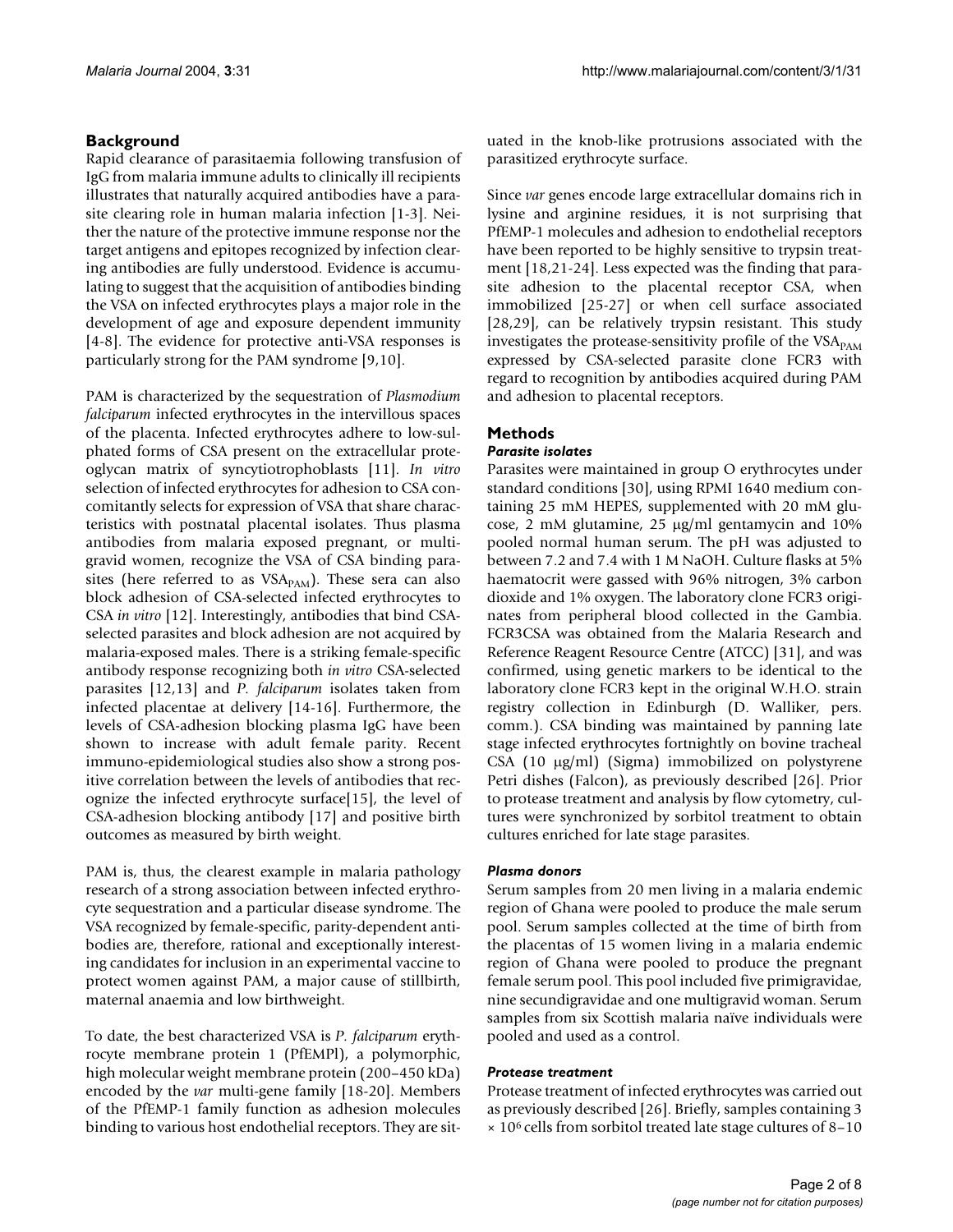% parasitaemia were washed twice with phosphate-buffered saline (PBS) and then incubated with the appropriate concentration of trypsin-TPCK (Worthington Biochemicals) or pronase (Boehringer-Mannheim) in a final volume of 1.0 ml in PBS, for 10 minutes at 37°C. The reaction was terminated either by adding soybean trypsin inhibitor (Worthington Biochemicals) to a final concentration of 1 mg/ml or by adding 10% human serum. Cells were washed twice with PBS before further use.

### *Analysis of VSA specific antibodies by flow cytometry*

Flow cytometry was used to measure the levels of plasma IgG binding to the VSA of late stage parasites essentially following the method previously described by Staalsoe *et al* [\[13](#page-6-5)[,32](#page-7-4)]. 3 × 106 cells form late stage *P. falciparum* cultures of 8–10 % parasitaemia were washed twice with PBS. Cells were incubated sequentially with plasma antibodies diluted 1:20 in PBS, goat anti-human IgG diluted 1:200 in PBS (Dako) and fluorescein isothiocyante (FITC)-conjugated rabbit anti-goat (Dako) diluted 1:25 in PBS. All incubations were in a total volume of  $100 \mu$ l for  $30 \mu$ utes at room temperature and were followed by two washes with 1 ml of PBS. Samples were analysed immediately on a FACSCAN apparatus (Becton-Dickinson). FITC fluorescence due to cell surface antibody recognition was determined for 5000–10000 ethidium bromide gated infected erythrocytes.

# *Modified labeling procedure for FACS analysis*

In order to circumvent the non-specific labeling of the VSA by the tertiary antibody, new reagents have been introduced. The procedure follows the method detailed above with the following modifications. A biotinylated rabbit anti-human IgG antibody (DAKO) was used diluted 1:25 to replace the secondary antibody. In the place of a tertiary antibody, FITC-conjugated streptavidin (DAKO) was used at a 1:2000 dilution. In these experiments the control sera was a pool of malaria naïve Danish volunteer serum.

# *Binding assays*

Human umbilical cord hyaluronic acid (Sigma) and bovine trachea CSA (Sigma) were used at a concentration of 10  $\mu$ g/ml in PBS (pH 7.2). 20  $\mu$ l of each receptor was spotted in triplicate onto 5 cm diameter petri dishes (Falcon). Receptors were adsorbed onto the plastic petri dishes overnight at 4°C. 10 µg/ml BSA in PBS was similarly adsorbed as a negative control. Plates were then blocked by removing the receptor solution and adding 20 µl of 2% BSA in PBS. Following the removal of this blocking solution late stage parasites, suspended in 2 ml of complete RPMI-HEPES medium (8–10% parasitaemia, 5% haematocrit), were added to the petri dish. Parasites were incubated with the immobilized receptor for 60 minutes at 37°C with occasional agitation. Unbound cells

were removed by four gentle washes with incomplete RPMI-HEPES medium; bound cells were fixed with 0.5% (v/v) glutaraldehyde in PBS for 10 minutes and Giesma Stained. Bound cells were counted by light microscopy. Protease treatment of intact cells was carried out as described above.

# *Statistical analysis*

Statistical analyses were performed using Analyses of Variance in Minitab 13.30 (Minitab Inc.), using protease, protease concentration and serum pool as explanatory variables. Statistical models were tested for homogeneity of variance and normality of error distributions. Where possible, maximal models with interactions between these variables were fitted first, after which models were minimized by removing nonsignificant ( $p > 0.05$ ) terms.

# **Results**

# *Concomitant selection of a trypsin-resistant VSA following parasite selection for CSA adhesion*

It was first established that selection of clone FCR3 for adhesion to CSA resulted in the concomitant selection for VSA specifically recognized by plasma IgG from malaria exposed Ghanaian pregnant women (IgG*preg*) (figure [1\)](#page-3-0). However there was no increase in the binding of IgG from a pool of plasma from malaria exposed Ghanaian men (IgG*male*). The unselected FCR3 clone expressed VSA that were equally well recognized by antibodies in the IgG*male* and IgG*preg* serum pools (figure [1](#page-3-0)). These interactions between serum antibody binding and selection for CSA adhesion were highly significant ( $F_{2,24}$  9.5, P = 0.001).

The trypsin sensitivity of this VSA/IgG binding interaction and of parasite adhesion to CSA was then measured. Parasitized erythrocyte surface trypsinization at a concentration of 0.1 mg/ml showed that the IgG*preg* binding of FCR3CSA was significantly more trypsin-resistant than was binding of the same serum to the unselected clone (figure [2A](#page-3-1) &[2](#page-3-1)B;  $F_{1,4}$ 16.4, p = 0.015). Although the mean surface fluorescence due to the IgG*preg* binding of FCR3CSA was slightly reduced by 0.1 mg/ml trypsin this reduction was not significant (figure [2A](#page-3-1);  $F_{1,2}$  11.3,  $p =$ 0.078). The effect of 0.1 mg/ml trypsin on VSA recognition by IgG*male* and IgG*control* was comparable before and after CSA selection of the parasite (figure [2](#page-3-1)).

The effect of a 10-fold higher trypsin concentration and the effect of the non-specific protease, pronase, on IgG recognition of FCR3CSA was also determined. Trypsinization with 1 mg/ml did not significantly reduce the mean surface fluorescence due to IgG*preg* binding to FCR3CSA (figure 3;  $F_{1,4}$  0.35, p = 0.587). However, treatment of the intact infected erythrocyte with 0.1 mg/ml pronase did significantly reduce IgG*preg* recognition of FCR3CSA (figure 3). Pronase treatment also significantly reduced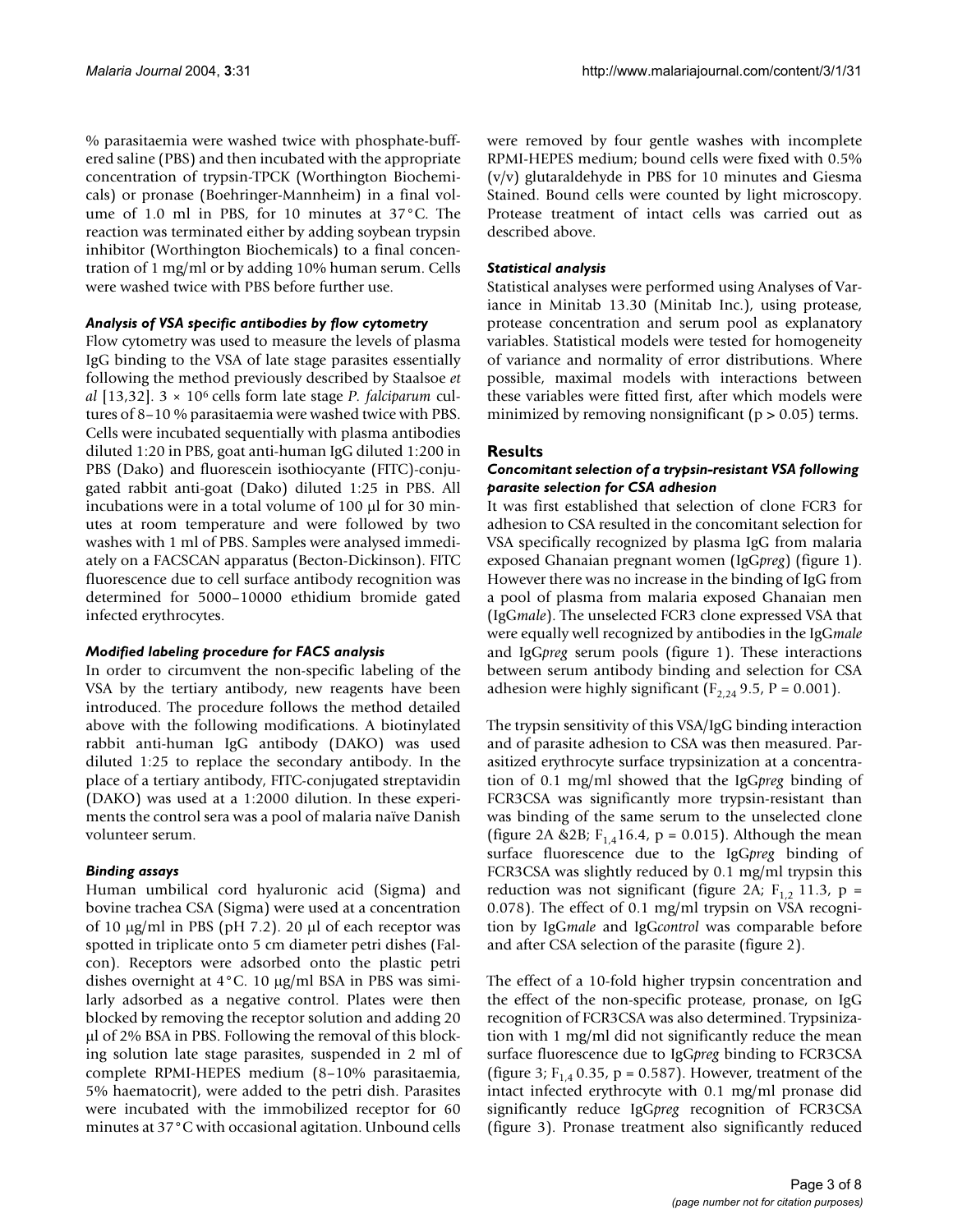<span id="page-3-0"></span>

#### Figure 1

**IgG recognition profiles of parasite clone FCR3 before and after selection for adhesion to CSA.** Following selection of parasite clone FCR3 for adhesion to CSA the expression of variant surface antigens was investigated using FACS. 5000–10000 late stage parasites were gated using ethidium bromide and FITC fluorescence due to serum IgG binding was measured. Serum samples from six Scottish malaria naïve individuals were pooled and used as a control (IgG*control*). Sera from 20 Ghanaian men were pooled to produce the malaria exposed male serum pool (IgG*male*). Sera collected at the time of birth from the placentas of 15 Ghanaian women were pooled to produce the malaria exposed pregnant female serum pool (IgG*preg*). The bar chart shows mean and standard error of the means for five independent experiments.

binding of the IgG*male* and IgG*control* serum pools (figure 3;  $F_{4,18}3.1$ ,  $p = 0.041$ ).

Surprisingly, IgG*control* binding to the infected erythrocyte surface increased following CSA selection of the parasite (figure [1](#page-3-0)); however, this non-immune recognition was found to be significantly more trypsin sensitive than IgGpreg recognition (figure 3;  $F_{4,18}$ 3.11, p = 0.041). This indicates that the epitopes recognized by the IgG*control* serum pool and the epitopes recognized by the IgG*preg* serum pool are distinct entities. An increase in apparent non-immune immunoglobulin binding to the infected erythrocyte surface has been observed for a number of parasite clones after selection for adhesion to CSA (data not shown). The source of this background labelling of FCR3CSA by naïve sera was found to be due to non-specific binding by the FITC-labelled tertiary rabbit anti-goat

<span id="page-3-1"></span>







#### Figure 2

**Serum IgG from malaria exposed pregnant women recognises trypsin-resistant surface epitopes.** Intact infected erythrocytes were treated with 0.1 mg/ml trypsin prior to FACS analysis. Panels A and B show serum IgG binding to the surface of FCR3CSA and FCR3 infected erythrocytes respectively. Serum pools are the same as those described in Figure 1. The bar chart shows mean and standard error of the means for two independent experiments.

antibody. By using the modified antibody labelling procedure, which employs a biotin-labelled secondary antibody and FITC-labelled streptavidin, binding of malaria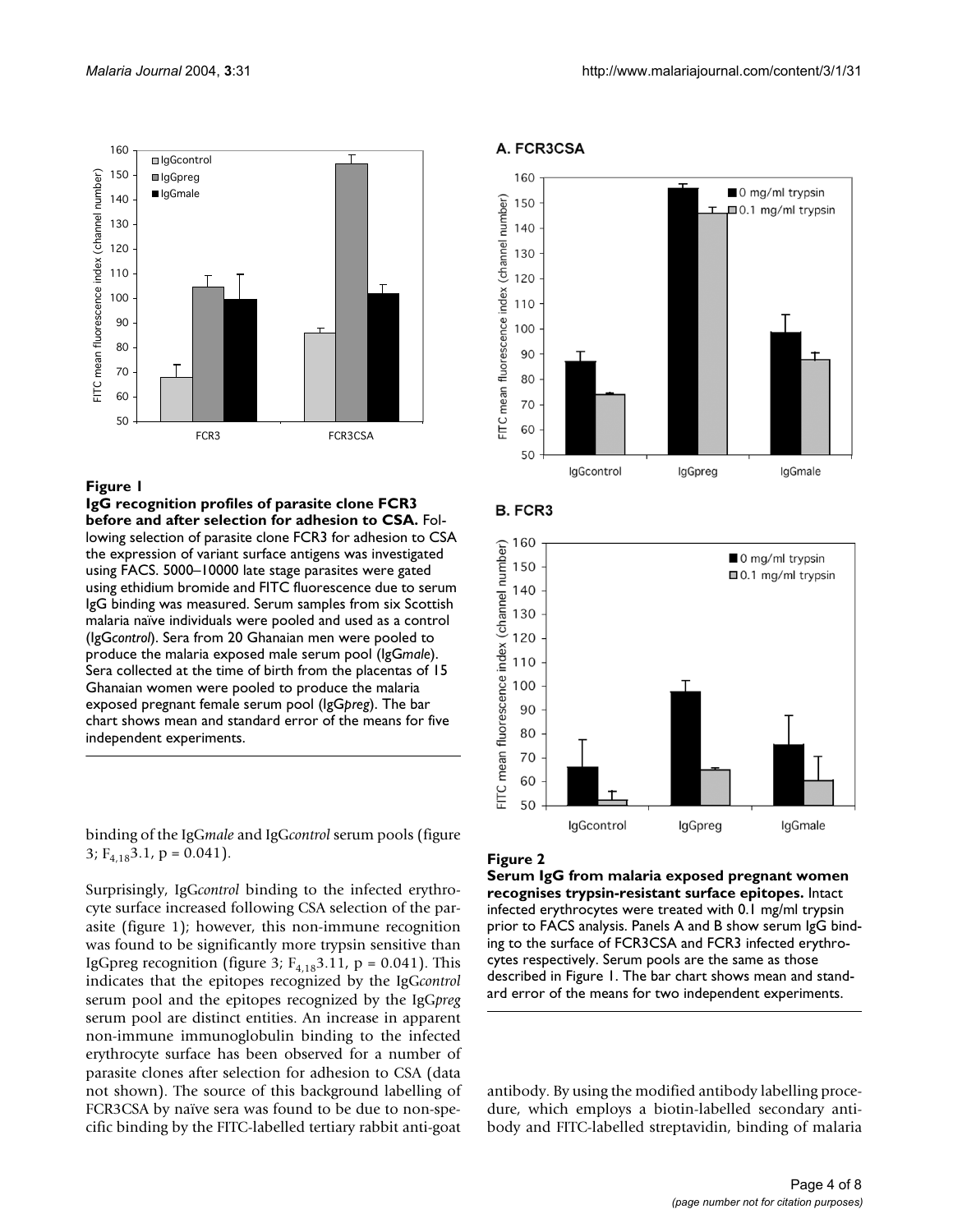

# Figure 3

**FCR3CSA expresses surface antigens exhibiting differential protease sensitivity.** Intact infected erythrocytes were treated with 1.0 mg/ml trypsin or 0.1 mg/ml pronase prior to FACS analysis. Serum pools are the same as those described in Figure 1. The bar chart shows mean and standard error of the means for three independent experiments.

naive IgG to FCR3CSA (mean fluorescence index = 16) was comparable to the unselected parasite (mean fluorescence index = 17). Thus the recognition of  $VSA<sub>PAM</sub>$  by malaria naive IgG was abolished (figure 4).

# *Discordance between the protease sensitivity of the CSA adhesion interaction and IgG binding*

Following the identification of trypsin-resistant epitopes that appear to be concomitantly selected with CSA adhesion, the trypsin sensitivity of CSA adhesion itself was determined. FCR3CSA binding to immobilised CSA was markedly more sensitive to trypsin than IgG*preg* recognition of the infected erythrocyte surface (figure [5\)](#page-4-0). Parasite adhesion was reduced by 81% and 91% following treatment with 0.1 mg/ml trypsin and 1 mg/ml trypsin respectively (figure [5](#page-4-0)). A trypsin concentration of 1 mg/ml reduced binding as efficiently as 0.1 mg/ml pronase, and although 0.1 mg/ml pronase significantly reduced cell surface fluorescence due to IgG*preg* antibody binding, 1 mg/ml trypsin had no significant effect on IgG*preg* antibody binding. There is, thus, significant discordance between the high trypsin sensitivity of CSA adhesion and the relatively trypsin-insensitive binding of IgG*preg* serum antibodies to the infected erythrocyte surface  $(F_{1,8} 14.4, p)$  $= 0.005$ ).



# Figure 4

**A modified antibody labelling procedure for FACS analysis of CSA selected parasites.** In order to circumvent the non-specific labelling of FCR3CSA VSA seen when using the FITC rabbit anti-goat tertiary antibody, a biotinylated rabbit anti-human antibody in combination with FITC-conjugated streptavidin was used. Panels A and B show FCR3CSA and FCR3 infected erythrocytes respectively. In these experiments the control serum was a pool of sera from malaria naïve Danish volunteers, here shown as a solid grey histogram. The IgG*male* serum pool is shown as a lightweight line and the IgG*preg* serum pool as a heavyweight line.

<span id="page-4-0"></span>

# Figure 5

**The effect of increasing concentrations of trypsin on parasite adhesion to immobilised CSA and HA.** Parasite adhesion to 10 µg/ml human umbilical cord HA and bovine trachea CSA, adsorbed onto the plastic petri dishes, was determined following protease treatment of the intact infected erythrocyte. Bound cells were Giemsa stained and counted by light microscopy. Panels A and B show receptor binding for FCR3 and FCR3CSA infected erythrocytes respectively. The bar chart shows mean and standard error of the means for three independent experiments.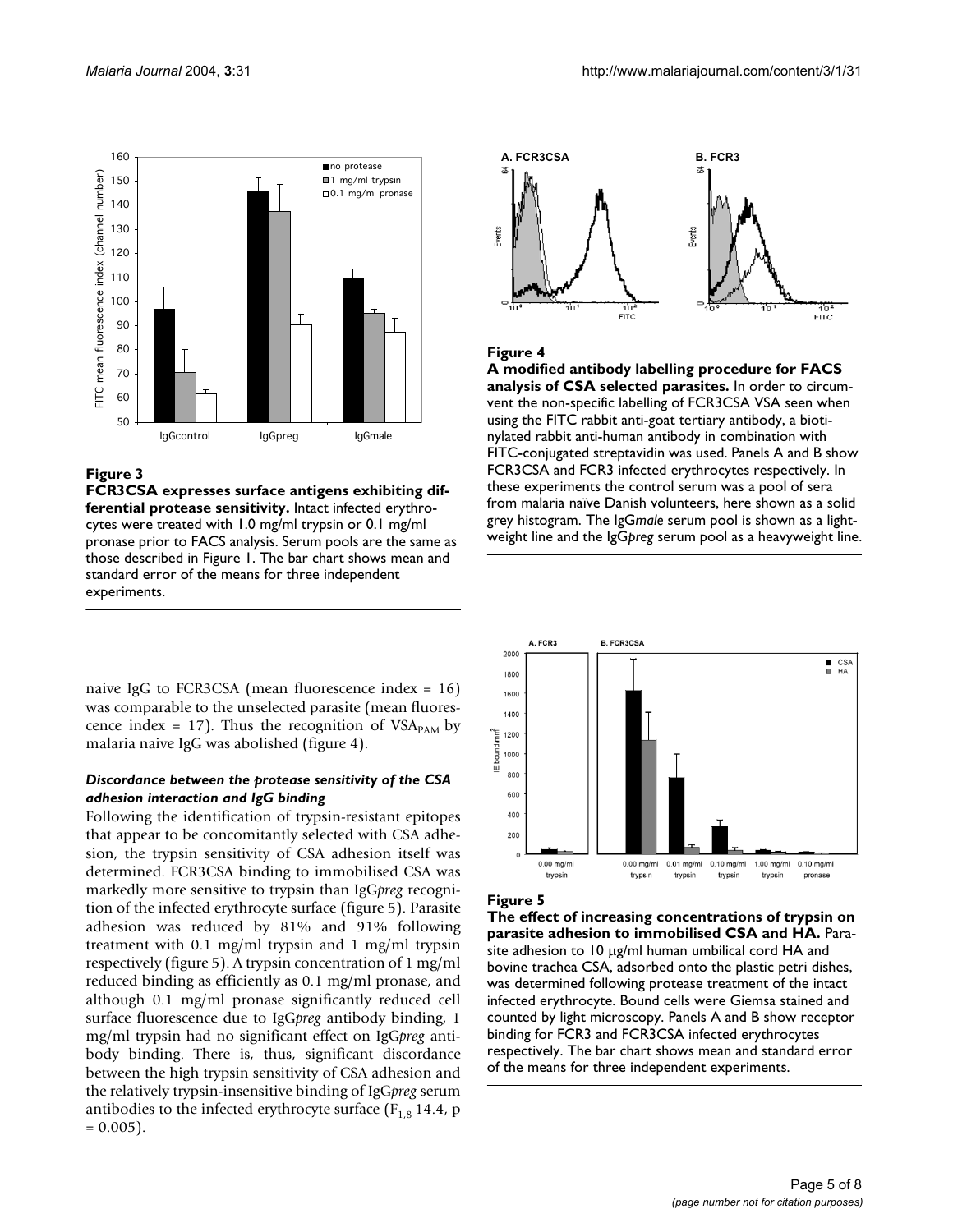Human umbilical cord hyaluronic acid (HA) was also included in these assays to investigate the binding capacity of the CSA selected clone with respect to this receptor. FCR3CSA was found to bind both HA and CSA, although binding to HA was significantly lower (figure [5](#page-4-0)B;  $F_{3,19}$ ) 20.44, p < 0.001), at 71% that observed for CSA. Interestingly, as has previously been shown for other *P. falciparum* isolates [[27](#page-7-0)], the trypsin-sensitivity of parasite adhesion to HA and CSA differed at low trypsin concentrations (0.01 mg/ml) (figure [5B](#page-4-0);  $F_{1,8}$  7.7, p = 0.024). Parasite adhesion to hyaluronic acid was found to be more sensitive to trypsinization than adhesion to CSA.

# **Discussion**

The acquisition of antibodies to the surface of placental isolates correlates with protection from malaria in pregnancy and the targets of these antibodies are potential vaccine candidates [\[13](#page-6-5),[15](#page-6-8)]. Two variants of the well characterized VSA, PfEMPl, have been shown to have distinct CSA-binding domains [[29](#page-7-2)[,33](#page-7-5)] and antibodies raised against these domains have been reported to recognize the infected erythrocyte surface [[34](#page-7-6)] and in some cases block parasite adhesion [[35](#page-7-7),[36\]](#page-7-8). However, in a recent study of *var* gene transcription in CSA-selected clones, a third potential CSA-binding PfEMPl (var2csa) was identified. Var2csa is predicted to possess distinctly different DBL domains and appears to be the major *var* expressed by CSA-selected parasites that are recognized by paritydependent antibodies [\[14](#page-6-6)]. Proteomic analysis of CSAselected parasites has also identified four additional potential CSA binding PfEMPl molecules [\[37\]](#page-7-9). The molecular identity of the surface antigens expressed at the infected erythrocyte surface remains unclear [[38\]](#page-7-10). However, the differential protease sensitivity of the epitopes described here would allow treatment of the infected erythrocyte surface with trypsin thereby simplifying the surface complexity, thus, potentially making proteomic approaches more straightforward.

Although PfEMPl-mediated CSA adhesion appears to play a role in placental malaria the molecular interactions triggering this syndrome are more complex than initially thought. Several studies implicate additional receptors and binding phenotypes of placental parasites, such as non-immune IgM [[39](#page-7-11)], hyaluronic acid [\[25](#page-6-14)[,27](#page-7-0),[40](#page-7-12)] and non-immune IgG [41]. CSA-binding laboratory clones and placental CSA binding isolates also appear to express some parasite encoded surface antigens other than PfEMPl, such as ring surface proteins 1 and 2 (RSP 1 and 2) [\[42](#page-7-13)]. Interestingly, a gene 'knock-out' of the CSA binding *var* (FCR3*var*CSA) in parasite clone FCR3 abolishes CSA binding, but the 'knock-out' parasites still bind the syncytio-trophoblast of *ex vivo* placental cryosections [\[43](#page-7-14)]. Monoclonal antibodies raised against the CSA binding DBLγ domain also show this domain to be sensitive to

surface proteolysis using relatively low trypsin concentrations (100 µg/ml) [\[34](#page-7-6)]. It is certainly possible that the trypsin-resistant VSA described here are not of the PfEMPl/CSA binding type.

Surface epitopes of the FCR3CSA parasite are both highly resistant to trypsin and are recognized by antibodies from malaria-exposed pregnant women. This agrees with a number of studies that have found parasite adhesion to placental receptors to be resistant to surprisingly high trypsin concentrations. However, binding assays with the parasite clone used in this study showed CSA and HA adhesion to be relatively trypsin-sensitive. This is also compatible with the results of Beeson and his colleagues who demonstrated trypsin-resistant CSA adhesion to be a clone dependent phenomenon [\[27](#page-7-0)]. Another recent study by the same group showed sera that is strongly reactive to the surface of CSA selected parasites is not always capable of inhibiting CSA adhesion [[44\]](#page-7-15). Thus this study supports the view that erythrocyte surface epitopes distinct from those involved in CSA adhesion may be targets of the antibodies acquired during PAM and suggests that these two epitopes could be on different molecules. One further implication for vaccine development is that a candidate vaccine raising only CSA adhesion blocking antibodies may not mimic protective surface reactive gender-specific immune responses.

# **Conclusion**

This study supports the view that major differences exist between  $VSA<sub>PAM</sub>$  and previously characterized VSA. Apart from being recognized only by female sera in a paritydependent manner,  $VSA<sub>PAM</sub>$  show other distinct characteristics such as; i)  $VSA<sub>PAM</sub>$  rarely form infected erythrocyte rosettes when compared to CD36 binding VSA [\[27](#page-7-0)[,45](#page-7-16)], ii) with the exception of rosetting isolates, non-immune IgM binding is a phenomenon only seen with CSA-binding clones [[39\]](#page-7-11), iii) VSA $_{PAM}$  do not generally mediate adhe-sion to CD36 [[27](#page-7-0),[46\]](#page-7-17), and iv) VSA $_{\mathrm{PAM}}$  mediated adhesion to the placenta and CSA can be resistant to concentrations of trypsin known to remove most PfEMPl molecules from the infected cell surface. In combination with the findings of this study, these distinct properties of  $VSA<sub>PAM</sub>$  suggest the involvement of either an unusually protease-resistant PfEMPl structure, such has been shown to exist in the A4tres PfEMPl molecule [[47\]](#page-7-18) or an alternative class of VSA in placental adhesion. The differential protease sensitivity exhibited by  $VSA<sub>PAM</sub>$  can be exploited in comparative proteomic analysis to aid in the identification of the molecules whose phenotype is described here.

# **List of abbreviations**

TPCK – L-(tosylamido-2-phenyl) ethyl chloromethyl ketone, CSA – chondroitin sulphate A, PfEMPl – *P. falciparum* erythrocyte protein 1, PAM – Pregnancy associated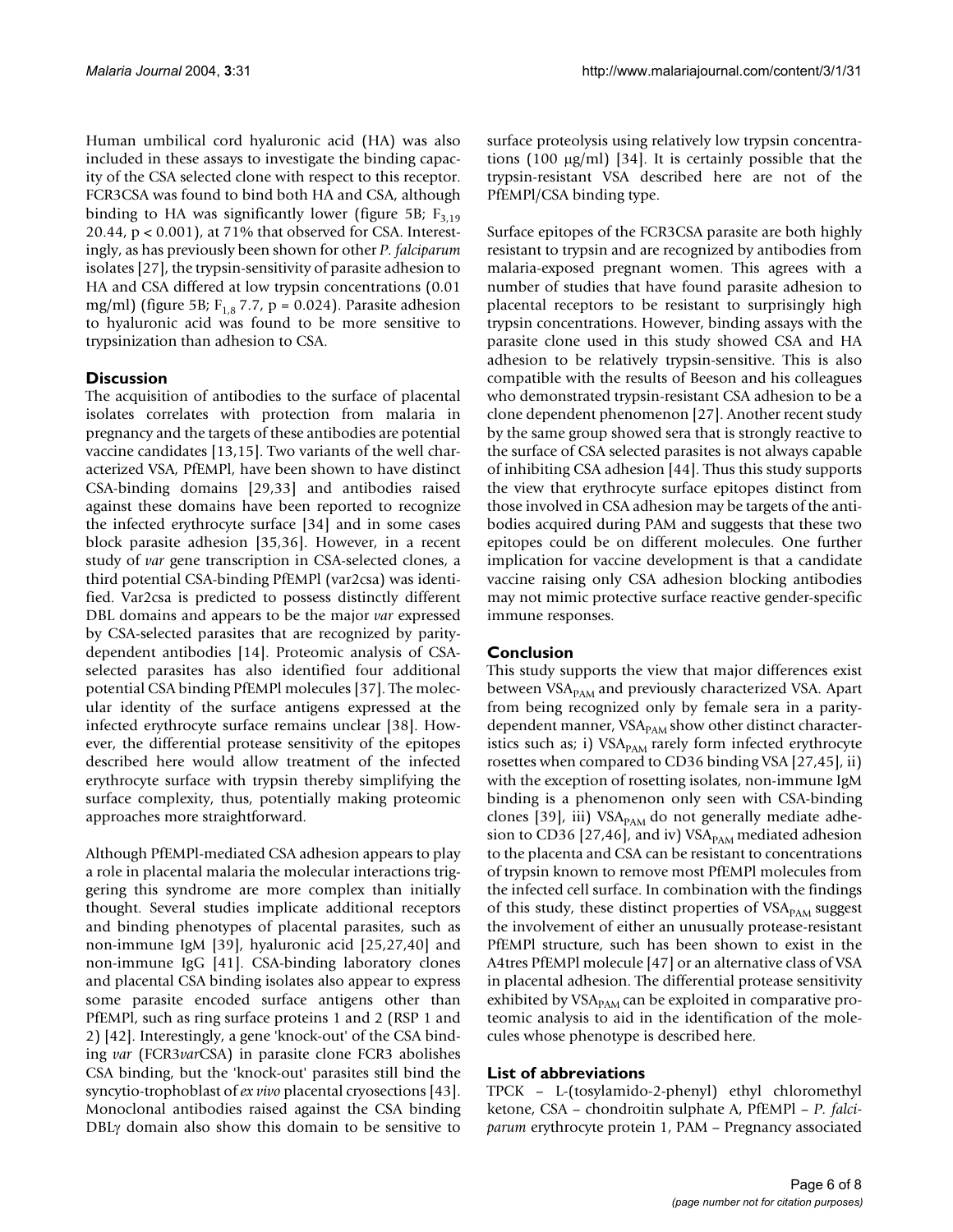malaria, VSA – variant surface antigens, VSA $_{PAM}$  – variant surface antigens expressed by placental or CSA binding parasites, IgG – immunoglobulin G, DBL-γ-Duffy like binding domain-gamma, FITC – fluorescein isothiocyanate.

### **Authors' contributions**

LS conceived of the study, maintained *P. falciparum* culture, performed FACS analysis and binding assays, AE performed the modified labelling FACS experiments and participated in manuscript preparation, MS participated in the design of the study, TS helped develop some methodologies used in this study. DA helped conceive and fund the study and write the manuscript. All authors read and approved the final manuscript.

# **Declaration**

None declared.

#### **Acknowledgements**

LS is sponsored by a Wellcome Trust Studentship. This work was also supported by EU PAMVAC contract QLK2-CT-2001-01302. We thank Andrew Sanderson for his help with performing the FACS analysis, David Walliker for his help in strain genotyping, Mike Ofori, Maja Lundquist, Edmund Nii-Laryea Browne and Victoria Bam for serum collection. Jaap de Roode helped with statistical analysis and Alex Rowe, Lars Hviid and anonymous reviewers gave helpful comments and suggestions on an earlier version of this manuscript.

#### **References**

- <span id="page-6-0"></span>Sabchareon A, Burnouf T, Ouattara D, Attanath P, Bouharoun-Tayoun H, Chantavanich P, Foucault C, Chongsuphajaisiddhi T, Druilhe P: **Parasitologic and clinical human response to immunoglobulin administration in** *falciparum* **[malaria.](http://www.ncbi.nlm.nih.gov/entrez/query.fcgi?cmd=Retrieve&db=PubMed&dopt=Abstract&list_uids=1928564)** *Am J Trop Med Hyg* 1991, **45:**297-308.
- 2. Cohen S, MCcGregor IA, Carrington S: **Gamma-globulin and acquired immunity to human malaria.** *Nature* 1961, **192:**733-737.
- <span id="page-6-1"></span>Bouharoun-Tayoun H, Attanath P, Sabchareon A, Chongsuphajaisiddhi T, Druilhe P: **Antibodies that protect humans against** *Plasmodium falciparum* **[blood stages do not on their own inhibit](http://www.ncbi.nlm.nih.gov/entrez/query.fcgi?cmd=Retrieve&db=PubMed&dopt=Abstract&list_uids=10.1084/jem.172.6.1633) [parasite growth and invasion in vitro, but act in cooperation](http://www.ncbi.nlm.nih.gov/entrez/query.fcgi?cmd=Retrieve&db=PubMed&dopt=Abstract&list_uids=10.1084/jem.172.6.1633) [with monocytes](http://www.ncbi.nlm.nih.gov/entrez/query.fcgi?cmd=Retrieve&db=PubMed&dopt=Abstract&list_uids=10.1084/jem.172.6.1633)[.](http://www.ncbi.nlm.nih.gov/entrez/query.fcgi?cmd=Retrieve&db=PubMed&dopt=Abstract&list_uids=2258697)** *J Exp Med* 1990, **172:**1633-1641.
- Bull PC, Lowe BS, Kortok M, Molyneux CS, Newbold CI, Marsh K: **[Parasite antigens on the infected red cell surface are targets](http://www.ncbi.nlm.nih.gov/entrez/query.fcgi?cmd=Retrieve&db=PubMed&dopt=Abstract&list_uids=10.1038/nm0398-358) [for naturally acquired immunity to malaria](http://www.ncbi.nlm.nih.gov/entrez/query.fcgi?cmd=Retrieve&db=PubMed&dopt=Abstract&list_uids=10.1038/nm0398-358)[.](http://www.ncbi.nlm.nih.gov/entrez/query.fcgi?cmd=Retrieve&db=PubMed&dopt=Abstract&list_uids=9500614)** *Nat Med* 1998, **4:**358-360.
- 5. Marsh K, Otoo L, Hayes RJ, Carson DC, Greenwood BM: **Antibodies to blood stage antigens of** *Plasmodium falciparum* **[in rural](http://www.ncbi.nlm.nih.gov/entrez/query.fcgi?cmd=Retrieve&db=PubMed&dopt=Abstract&list_uids=10.1016/0035-9203(89)90478-1) [Gambians and their relation to protection against infection](http://www.ncbi.nlm.nih.gov/entrez/query.fcgi?cmd=Retrieve&db=PubMed&dopt=Abstract&list_uids=10.1016/0035-9203(89)90478-1)[.](http://www.ncbi.nlm.nih.gov/entrez/query.fcgi?cmd=Retrieve&db=PubMed&dopt=Abstract&list_uids=2694458)** *Trans R Soc Trop Med Hyg* 1989, **83:**293-303.
- Dodoo D, Staalsoe T, Giha H, Kurtzhals JA, Akanmori BD, Koram K, Dunyo S, Nkrumah FK, Hviid L, Theander TG: **[Antibodies to vari](http://www.ncbi.nlm.nih.gov/entrez/query.fcgi?cmd=Retrieve&db=PubMed&dopt=Abstract&list_uids=98376)[ant antigens on the surfaces of infected erythrocytes are](http://www.ncbi.nlm.nih.gov/entrez/query.fcgi?cmd=Retrieve&db=PubMed&dopt=Abstract&list_uids=98376) associated with protection from malaria in Ghanaian [children](http://www.ncbi.nlm.nih.gov/entrez/query.fcgi?cmd=Retrieve&db=PubMed&dopt=Abstract&list_uids=98376)[.](http://www.ncbi.nlm.nih.gov/entrez/query.fcgi?cmd=Retrieve&db=PubMed&dopt=Abstract&list_uids=10.1128/IAI.69.6.3713-3718.2001)** *Infect Immun* 2001, **69:**3713-3718.
- 7. Nielsen MA, Staalsoe T, Kurtzhals JA, Goka BQ, Dodoo D, Alifrangis M, Theander TG, Akanmori BD, Hviid L: *Plasmodium falciparum* **[variant surface antigen expression varies between isolates](http://www.ncbi.nlm.nih.gov/entrez/query.fcgi?cmd=Retrieve&db=PubMed&dopt=Abstract&list_uids=11907103) causing severe and nonsevere malaria and is modified by [acquired immunity.](http://www.ncbi.nlm.nih.gov/entrez/query.fcgi?cmd=Retrieve&db=PubMed&dopt=Abstract&list_uids=11907103)** *J Immunol* 2002, **168:**3444-3450.
- <span id="page-6-2"></span>Ofori MF, Dodoo D, Staalsoe T, Kurtzhals JA, Koram K, Theander TG, Akanmori BD, Hviid L: **Malaria-induced acquisition of antibodies to** *Plasmodium falciparum* **[variant surface antigens](http://www.ncbi.nlm.nih.gov/entrez/query.fcgi?cmd=Retrieve&db=PubMed&dopt=Abstract&list_uids=127986)[.](http://www.ncbi.nlm.nih.gov/entrez/query.fcgi?cmd=Retrieve&db=PubMed&dopt=Abstract&list_uids=10.1128/IAI.70.6.2982-2988.2002)** *Infect Immun* 2002, **70:**2982-2988.
- 9. Gilles HM, Lawson JB, Sibelas M, Voller A, Allan N: **[Malaria, anae](http://www.ncbi.nlm.nih.gov/entrez/query.fcgi?cmd=Retrieve&db=PubMed&dopt=Abstract&list_uids=4190223)[mia and pregnancy.](http://www.ncbi.nlm.nih.gov/entrez/query.fcgi?cmd=Retrieve&db=PubMed&dopt=Abstract&list_uids=4190223)** *Ann Trop Med Parasitol* 1969, **63:**245-263.
- 10. McGregor IA, Wilson ME, Billewicz WZ: **[Malaria infection of the](http://www.ncbi.nlm.nih.gov/entrez/query.fcgi?cmd=Retrieve&db=PubMed&dopt=Abstract&list_uids=10.1016/0035-9203(83)90081-0) [placenta in The Gambia, West Africa; its incidence and rela](http://www.ncbi.nlm.nih.gov/entrez/query.fcgi?cmd=Retrieve&db=PubMed&dopt=Abstract&list_uids=10.1016/0035-9203(83)90081-0)[tionship to stillbirth, birthweight and placental weight](http://www.ncbi.nlm.nih.gov/entrez/query.fcgi?cmd=Retrieve&db=PubMed&dopt=Abstract&list_uids=10.1016/0035-9203(83)90081-0)[.](http://www.ncbi.nlm.nih.gov/entrez/query.fcgi?cmd=Retrieve&db=PubMed&dopt=Abstract&list_uids=6346592)** *Trans R Soc Trop Med Hyg* 1983, **77:**232-244.
- <span id="page-6-3"></span>11. Achur RN, Valiyaveettil M, Alkhalil A, Ockenhouse CF, Gowda DC: **Characterization of proteoglycans of human placenta and identification of unique chondroitin sulfate proteoglycans of the intervillous spaces that mediate the adherence of** *Plasmodium falciparum***[-infected erythrocytes to the placenta](http://www.ncbi.nlm.nih.gov/entrez/query.fcgi?cmd=Retrieve&db=PubMed&dopt=Abstract&list_uids=10.1074/jbc.M006398200)[.](http://www.ncbi.nlm.nih.gov/entrez/query.fcgi?cmd=Retrieve&db=PubMed&dopt=Abstract&list_uids=11005814)** *J Biol Chem* 2000, **275:**40344-40356.
- <span id="page-6-4"></span>12. Ricke CH, Staalsoe T, Koram K, Akanmori BD, Riley EM, Theander TG, Hviid L: **Plasma antibodies from malaria-exposed pregnant women recognize variant surface antigens on** *Plasmodium falciparum***[-infected erythrocytes in a parity-dependent](http://www.ncbi.nlm.nih.gov/entrez/query.fcgi?cmd=Retrieve&db=PubMed&dopt=Abstract&list_uids=10975848) [manner and block parasite adhesion to chondroitin sulfate](http://www.ncbi.nlm.nih.gov/entrez/query.fcgi?cmd=Retrieve&db=PubMed&dopt=Abstract&list_uids=10975848) [A.](http://www.ncbi.nlm.nih.gov/entrez/query.fcgi?cmd=Retrieve&db=PubMed&dopt=Abstract&list_uids=10975848)** *J Immunol* 2000, **165:**3309-3316.
- <span id="page-6-5"></span>13. Staalsoe T, Megnekou R, Fievet N, Ricke CH, Zornig HD, Leke R, Taylor DW, Deloron P, Hviid L: **Acquisition and decay of antibodies to pregnancy-associated variant antigens on the surface of** *Plasmodium falciparum***[-infected erythrocytes that](http://www.ncbi.nlm.nih.gov/entrez/query.fcgi?cmd=Retrieve&db=PubMed&dopt=Abstract&list_uids=10.1086/322809) [protect against placental parasitemia](http://www.ncbi.nlm.nih.gov/entrez/query.fcgi?cmd=Retrieve&db=PubMed&dopt=Abstract&list_uids=10.1086/322809)[.](http://www.ncbi.nlm.nih.gov/entrez/query.fcgi?cmd=Retrieve&db=PubMed&dopt=Abstract&list_uids=11494167)** *J Infect Dis* 2001, **184:**618-626.
- <span id="page-6-6"></span>14. Salanti A, Staalsoe T, Lavstsen T, Jensen AT, Sowa MP, Arnot DE, Hviid L, Theander TG: **Selective upregulation of a single distinctly structured var gene in chondroitin sulphate A-adhering** *Plasmodium falciparum* **[involved in pregnancy-associated](http://www.ncbi.nlm.nih.gov/entrez/query.fcgi?cmd=Retrieve&db=PubMed&dopt=Abstract&list_uids=10.1046/j.1365-2958.2003.03570.x) [malaria](http://www.ncbi.nlm.nih.gov/entrez/query.fcgi?cmd=Retrieve&db=PubMed&dopt=Abstract&list_uids=10.1046/j.1365-2958.2003.03570.x)[.](http://www.ncbi.nlm.nih.gov/entrez/query.fcgi?cmd=Retrieve&db=PubMed&dopt=Abstract&list_uids=12823820)** *Mol Microbiol* 2003, **49:**179-191.
- <span id="page-6-8"></span>15. Staalsoe T, Shulman CE, Buhner JN, Kawuondo K, Marsh K, Hviid L: **Variant surface antigen-specific IgG and protection against clinical consequences of pregnancy-associated** *Plasmodium falciparum* **[malaria](http://www.ncbi.nlm.nih.gov/entrez/query.fcgi?cmd=Retrieve&db=PubMed&dopt=Abstract&list_uids=10.1016/S0140-6736(03)15386-X)[.](http://www.ncbi.nlm.nih.gov/entrez/query.fcgi?cmd=Retrieve&db=PubMed&dopt=Abstract&list_uids=14751701)** *Lancet* 2004, **363:**283-289.
- <span id="page-6-7"></span>16. Khattab A, Reinhardt C, Staalsoe T, Fievet N, Kremsner PG, Deloron P, Hviid L, Klinkert MQ: **Analysis of IgG with specificity for variant surface antigens expressed by placental** *Plasmodium falciparum* **[isolates](http://www.ncbi.nlm.nih.gov/entrez/query.fcgi?cmd=Retrieve&db=PubMed&dopt=Abstract&list_uids=479693)[.](http://www.ncbi.nlm.nih.gov/entrez/query.fcgi?cmd=Retrieve&db=PubMed&dopt=Abstract&list_uids=10.1186/1475-2875-3-21)** *Malar J* 2004, **3:**21.
- <span id="page-6-9"></span>17. Duffy PE, Fried M: **Antibodies that inhibit** *Plasmodium falciparum* **[adhesion to chondroitin sulfate A are associated with](http://www.ncbi.nlm.nih.gov/entrez/query.fcgi?cmd=Retrieve&db=PubMed&dopt=Abstract&list_uids=219546) [increased birth weight and the gestational age of newborns](http://www.ncbi.nlm.nih.gov/entrez/query.fcgi?cmd=Retrieve&db=PubMed&dopt=Abstract&list_uids=219546)[.](http://www.ncbi.nlm.nih.gov/entrez/query.fcgi?cmd=Retrieve&db=PubMed&dopt=Abstract&list_uids=10.1128/IAI.71.11.6620-6623.2003)** *Infect Immun* 2003, **71:**6620-6623.
- <span id="page-6-10"></span>18. Baruch DI, Pasloske BL, Singh HB, Bi X, Ma XC, Feldman M, Taraschi TF, Howard RJ: **Cloning the** *P. falciparum* **[gene encoding](http://www.ncbi.nlm.nih.gov/entrez/query.fcgi?cmd=Retrieve&db=PubMed&dopt=Abstract&list_uids=10.1016/0092-8674(95)90054-3) [PfEMPl, a malarial variant antigen and adherence receptor](http://www.ncbi.nlm.nih.gov/entrez/query.fcgi?cmd=Retrieve&db=PubMed&dopt=Abstract&list_uids=10.1016/0092-8674(95)90054-3) [on the surface of parasitized human erythrocytes](http://www.ncbi.nlm.nih.gov/entrez/query.fcgi?cmd=Retrieve&db=PubMed&dopt=Abstract&list_uids=10.1016/0092-8674(95)90054-3)[.](http://www.ncbi.nlm.nih.gov/entrez/query.fcgi?cmd=Retrieve&db=PubMed&dopt=Abstract&list_uids=7541722)** *Cell* 1995, **82:**77-87.
- 19. Smith JD, Chitnis CE, Craig AG, Roberts DJ, Hudson-Taylor DE, Peterson DS, Pinches R, Newbold CI, Miller LH: **Switches in expression of** *Plasmodium falciparum* **[var genes correlate](http://www.ncbi.nlm.nih.gov/entrez/query.fcgi?cmd=Retrieve&db=PubMed&dopt=Abstract&list_uids=10.1016/0092-8674(95)90056-X) [with changes in antigenic and cytoadherent phenotypes of](http://www.ncbi.nlm.nih.gov/entrez/query.fcgi?cmd=Retrieve&db=PubMed&dopt=Abstract&list_uids=10.1016/0092-8674(95)90056-X) [infected erythrocytes](http://www.ncbi.nlm.nih.gov/entrez/query.fcgi?cmd=Retrieve&db=PubMed&dopt=Abstract&list_uids=10.1016/0092-8674(95)90056-X)[.](http://www.ncbi.nlm.nih.gov/entrez/query.fcgi?cmd=Retrieve&db=PubMed&dopt=Abstract&list_uids=7606775)** *Cell* 1995, **82:**101-110.
- <span id="page-6-11"></span>20. Su XZ, Heatwole VM, Wertheimer SP, Guinet F, Herrfeldt JA, Peterson DS, Ravetch JA, Wellems TE: **The large diverse gene family var encodes proteins involved in cytoadherence and antigenic variation of** *Plasmodium falciparum***[-infected](http://www.ncbi.nlm.nih.gov/entrez/query.fcgi?cmd=Retrieve&db=PubMed&dopt=Abstract&list_uids=10.1016/0092-8674(95)90055-1) [erythrocytes](http://www.ncbi.nlm.nih.gov/entrez/query.fcgi?cmd=Retrieve&db=PubMed&dopt=Abstract&list_uids=10.1016/0092-8674(95)90055-1)[.](http://www.ncbi.nlm.nih.gov/entrez/query.fcgi?cmd=Retrieve&db=PubMed&dopt=Abstract&list_uids=7606788)** *Cell* 1995, **82:**89-100.
- <span id="page-6-12"></span>21. Biggs BA, Gooze L, Wycherley K, Wilkinson D, Boyd AW, Forsyth KP, Edelman L, Brown GV, Leech JH: **Knob-independent cytoadherence of** *Plasmodium falciparum* **[to the leukocyte differen](http://www.ncbi.nlm.nih.gov/entrez/query.fcgi?cmd=Retrieve&db=PubMed&dopt=Abstract&list_uids=10.1084/jem.171.6.1883)[tiation antigen CD36](http://www.ncbi.nlm.nih.gov/entrez/query.fcgi?cmd=Retrieve&db=PubMed&dopt=Abstract&list_uids=10.1084/jem.171.6.1883)[.](http://www.ncbi.nlm.nih.gov/entrez/query.fcgi?cmd=Retrieve&db=PubMed&dopt=Abstract&list_uids=1693652)** *J Exp Med* 1990, **171:**1883-1892.
- 22. Magowan C, Wollish W, Anderson L, Leech J: **Cytoadherence by** *Plasmodium falciparum***[-infected erythrocytes is correlated](http://www.ncbi.nlm.nih.gov/entrez/query.fcgi?cmd=Retrieve&db=PubMed&dopt=Abstract&list_uids=10.1084/jem.168.4.1307) [with the expression of a family of variable proteins on](http://www.ncbi.nlm.nih.gov/entrez/query.fcgi?cmd=Retrieve&db=PubMed&dopt=Abstract&list_uids=10.1084/jem.168.4.1307) [infected erythrocytes](http://www.ncbi.nlm.nih.gov/entrez/query.fcgi?cmd=Retrieve&db=PubMed&dopt=Abstract&list_uids=10.1084/jem.168.4.1307)[.](http://www.ncbi.nlm.nih.gov/entrez/query.fcgi?cmd=Retrieve&db=PubMed&dopt=Abstract&list_uids=3049911)** *J Exp Med* 1988, **168:**1307-1320.
- 23. Leech JH, Barnwell JW, Miller LH, Howard RJ: **Identification of a strain-specific malarial antigen exposed on the surface of** *Plasmodium falciparum***[-infected erythrocytes](http://www.ncbi.nlm.nih.gov/entrez/query.fcgi?cmd=Retrieve&db=PubMed&dopt=Abstract&list_uids=10.1084/jem.159.6.1567)[.](http://www.ncbi.nlm.nih.gov/entrez/query.fcgi?cmd=Retrieve&db=PubMed&dopt=Abstract&list_uids=6374009)** *J Exp Med* 1984, **159:**1567-1575.
- <span id="page-6-13"></span>24. Howard RJ, Barnwell JW, Rock EP, Neequaye J, Ofori-Adjei D, Maloy WL, Lyon JA, Saul A: **Two approximately 300 kilodalton** *Plasmodium falciparum* **[proteins at the surface membrane of](http://www.ncbi.nlm.nih.gov/entrez/query.fcgi?cmd=Retrieve&db=PubMed&dopt=Abstract&list_uids=10.1016/0166-6851(88)90040-0) [infected erythrocytes](http://www.ncbi.nlm.nih.gov/entrez/query.fcgi?cmd=Retrieve&db=PubMed&dopt=Abstract&list_uids=10.1016/0166-6851(88)90040-0)[.](http://www.ncbi.nlm.nih.gov/entrez/query.fcgi?cmd=Retrieve&db=PubMed&dopt=Abstract&list_uids=3278227)** *Mol Biochem Parasitol* 1988, **27:**207-223.
- <span id="page-6-14"></span>Beeson JG, Rogerson SJ, Cooke BM, Reeder JC, Chai W, Lawson AM, Molyneux ME, Brown GV: **Adhesion of** *Plasmodium falciparum***[infected erythrocytes to hyaluronic acid in placental malaria](http://www.ncbi.nlm.nih.gov/entrez/query.fcgi?cmd=Retrieve&db=PubMed&dopt=Abstract&list_uids=10.1038/71582)[.](http://www.ncbi.nlm.nih.gov/entrez/query.fcgi?cmd=Retrieve&db=PubMed&dopt=Abstract&list_uids=10613830)** *Nat Med* 2000, **6:**86-90.